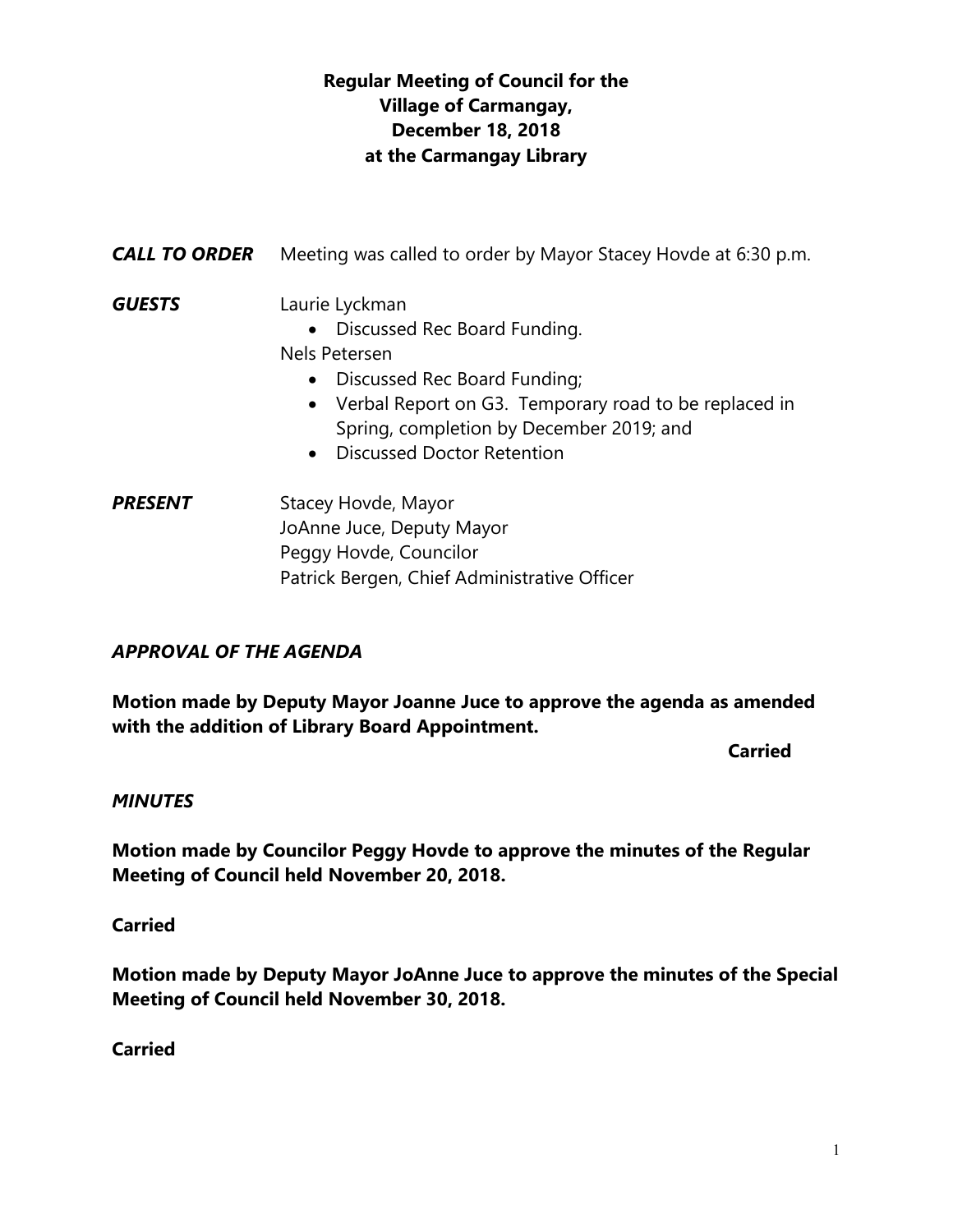#### *OLD BUSINESS*

None

#### *PUBLIC WORKS REPORT*

#### The following Public Works Reports was presented:

The CAO has been meeting weekly with both Public Works personnel from the Village of Carmangay and the Village of Champion.

In addition to his normal duties John achieved the following:

- Following up on water leak. John found the leak on Sunday which was a vacant house on Whitney Street. John was able to locate and turn off the curb stop. We are making an effort to contact the owner.
- On Sunday, John found that a fuel line on the backup generator at the water plant was leaking. All of the leaked diesel was contained and John shut off the ability for the generator to start. John is getting a part on Monday and will fix the generator.
- Working on the longer term capital plan.
- Scott and John participated in a training session for emergency planning along with Heather and Sandy. All will take an online Incident Command System 100 training. A table top exercise is planned for January 14<sup>th</sup>.

#### *ADMINISTRATOR REPORT*

The following CAO report was presented:

- Preparing for the upcoming change to the accounting and meter reading software. Heather and Patrick have rewritten the general ledger codes to be simpler and easier to understand. The accounting software has been installed on all the office computers.
- The new server has been set up and the laptops for Heather and Sandy.
- A good amount of time was spent reviewing the Equipment list for both municipalities to create a longer term plan for replacement.
- Patrick attended a meeting with all the other CAO's in Vulcan County to review the regional emergency management plan. This meeting was to update the new consultant for the project.
- Patrick met with Teresa from the Carmangay Hall Board to update as to the progress each had made with respect to the potential new community centre. Patrick advised that the Village could be helpful in facilitating the project as a fiscal agent and project manager and was hopeful that the project could be completed with little to no financial contribution from the Village nor ownership of the building.
- Patrick met with Julie from the Carmangay Library Board to get input into what their wants and needs were for an expanded space if that became a possibility in the proposed new community centre.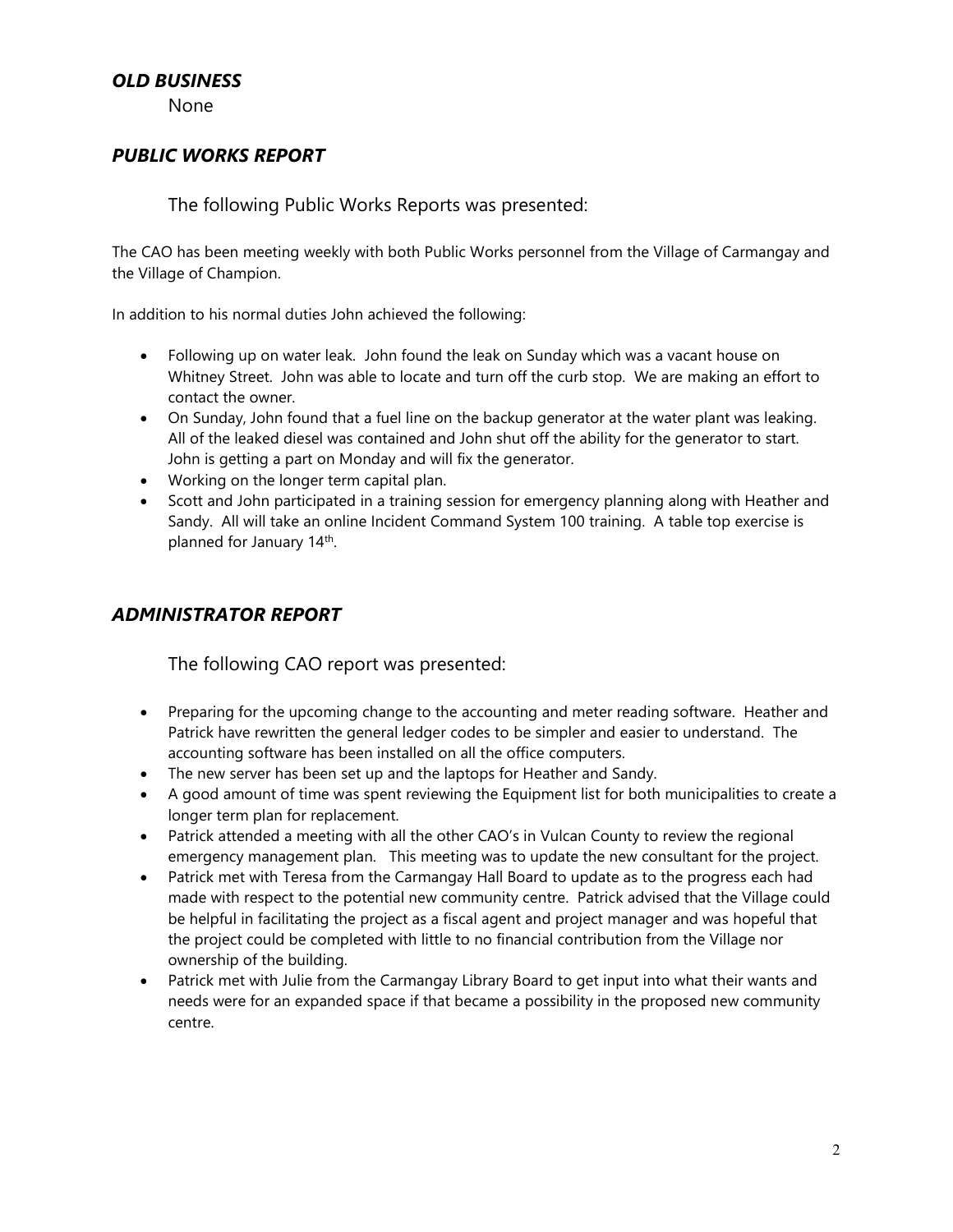## *CORRESPONDENCE*

Received correspondence from the Carmangay Horticultural Association as detailed in the agenda.

## *FINANCIAL REPORTS*

CAO Patrick Bergen provided the following financial update.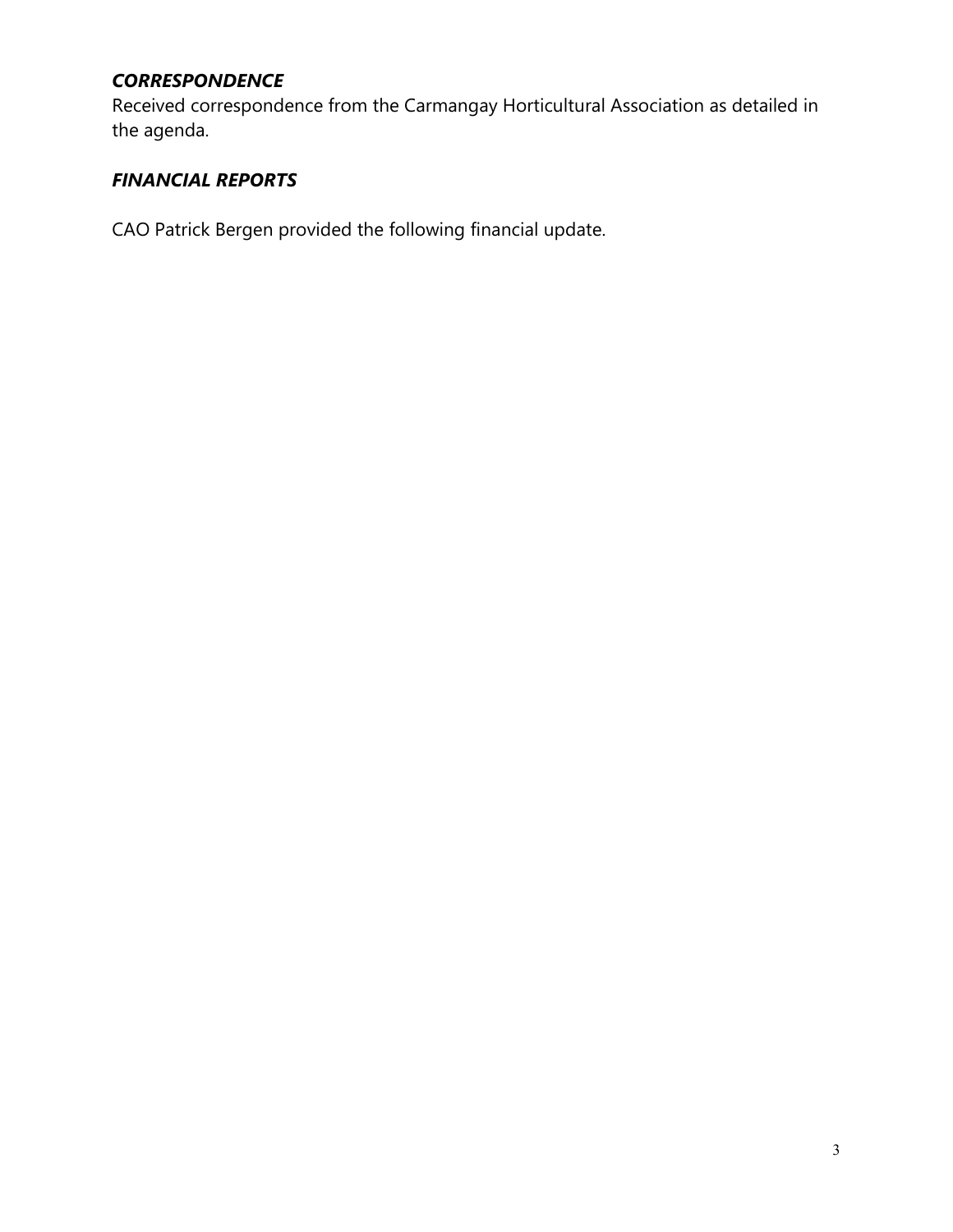#### **MONTHLY STATEMENT**

#### Period Ending - November 2018

| <b>Expense</b><br>Interest: Income & Expense<br>\$49.92<br>Taxes<br>\$6,893.59<br>General Administrative<br>\$10,877.74<br>Agency Account<br>\$1,814.07<br>Council-meetings/mileage<br>\$729.10<br>Council membership<br>Natural Gas Rebate<br>\$771.00<br>Fortis Franchise Fee<br>\$726.90<br>Police/AB Gov fines<br><b>County School Requisition</b><br>Bylaw Enforce./Dog licence<br>\$164.50<br>Shop/Public Works<br>\$2,482.50<br>Roads and Street<br>\$1,402.41<br>Water/Sewer/Garbage<br>\$29,405.75<br>\$12,883.09<br>TVRW Admin. Requisition<br>TVRW debenture payment<br>Dr Retention<br><b>Benchmarch Assessment</b><br>Insurance<br>\$329.52<br>Marquis<br><b>Scase Audit</b> |
|-------------------------------------------------------------------------------------------------------------------------------------------------------------------------------------------------------------------------------------------------------------------------------------------------------------------------------------------------------------------------------------------------------------------------------------------------------------------------------------------------------------------------------------------------------------------------------------------------------------------------------------------------------------------------------------------|
|                                                                                                                                                                                                                                                                                                                                                                                                                                                                                                                                                                                                                                                                                           |
|                                                                                                                                                                                                                                                                                                                                                                                                                                                                                                                                                                                                                                                                                           |
|                                                                                                                                                                                                                                                                                                                                                                                                                                                                                                                                                                                                                                                                                           |
|                                                                                                                                                                                                                                                                                                                                                                                                                                                                                                                                                                                                                                                                                           |
|                                                                                                                                                                                                                                                                                                                                                                                                                                                                                                                                                                                                                                                                                           |
|                                                                                                                                                                                                                                                                                                                                                                                                                                                                                                                                                                                                                                                                                           |
|                                                                                                                                                                                                                                                                                                                                                                                                                                                                                                                                                                                                                                                                                           |
|                                                                                                                                                                                                                                                                                                                                                                                                                                                                                                                                                                                                                                                                                           |
|                                                                                                                                                                                                                                                                                                                                                                                                                                                                                                                                                                                                                                                                                           |
|                                                                                                                                                                                                                                                                                                                                                                                                                                                                                                                                                                                                                                                                                           |
|                                                                                                                                                                                                                                                                                                                                                                                                                                                                                                                                                                                                                                                                                           |
|                                                                                                                                                                                                                                                                                                                                                                                                                                                                                                                                                                                                                                                                                           |
|                                                                                                                                                                                                                                                                                                                                                                                                                                                                                                                                                                                                                                                                                           |
|                                                                                                                                                                                                                                                                                                                                                                                                                                                                                                                                                                                                                                                                                           |
|                                                                                                                                                                                                                                                                                                                                                                                                                                                                                                                                                                                                                                                                                           |
|                                                                                                                                                                                                                                                                                                                                                                                                                                                                                                                                                                                                                                                                                           |
|                                                                                                                                                                                                                                                                                                                                                                                                                                                                                                                                                                                                                                                                                           |
|                                                                                                                                                                                                                                                                                                                                                                                                                                                                                                                                                                                                                                                                                           |
|                                                                                                                                                                                                                                                                                                                                                                                                                                                                                                                                                                                                                                                                                           |
|                                                                                                                                                                                                                                                                                                                                                                                                                                                                                                                                                                                                                                                                                           |
|                                                                                                                                                                                                                                                                                                                                                                                                                                                                                                                                                                                                                                                                                           |
| P.O. Rent<br>\$219.00                                                                                                                                                                                                                                                                                                                                                                                                                                                                                                                                                                                                                                                                     |
| Solid Waste Requistion                                                                                                                                                                                                                                                                                                                                                                                                                                                                                                                                                                                                                                                                    |
| <b>ORRSC</b>                                                                                                                                                                                                                                                                                                                                                                                                                                                                                                                                                                                                                                                                              |
| <b>Ambulance Requisition</b>                                                                                                                                                                                                                                                                                                                                                                                                                                                                                                                                                                                                                                                              |
| FCSS                                                                                                                                                                                                                                                                                                                                                                                                                                                                                                                                                                                                                                                                                      |
| <b>Fire Services Requisition</b>                                                                                                                                                                                                                                                                                                                                                                                                                                                                                                                                                                                                                                                          |
| <b>Carmangay Library Requisition</b><br>\$972.50                                                                                                                                                                                                                                                                                                                                                                                                                                                                                                                                                                                                                                          |
| <b>Chinook Arch Requisition</b>                                                                                                                                                                                                                                                                                                                                                                                                                                                                                                                                                                                                                                                           |
| Axia Supernet rent                                                                                                                                                                                                                                                                                                                                                                                                                                                                                                                                                                                                                                                                        |
| <b>Bank</b> charges<br>\$72.84                                                                                                                                                                                                                                                                                                                                                                                                                                                                                                                                                                                                                                                            |
| <b>GST Recoverable</b><br>\$1,920.98                                                                                                                                                                                                                                                                                                                                                                                                                                                                                                                                                                                                                                                      |
| Mowing                                                                                                                                                                                                                                                                                                                                                                                                                                                                                                                                                                                                                                                                                    |
| Parks                                                                                                                                                                                                                                                                                                                                                                                                                                                                                                                                                                                                                                                                                     |
| Cemetary                                                                                                                                                                                                                                                                                                                                                                                                                                                                                                                                                                                                                                                                                  |
| <b>MPC</b>                                                                                                                                                                                                                                                                                                                                                                                                                                                                                                                                                                                                                                                                                |
| <b>Total Revenue &amp; Expenses</b><br>\$41,801.21<br>\$29,914.20                                                                                                                                                                                                                                                                                                                                                                                                                                                                                                                                                                                                                         |
| \$11,887.01                                                                                                                                                                                                                                                                                                                                                                                                                                                                                                                                                                                                                                                                               |
|                                                                                                                                                                                                                                                                                                                                                                                                                                                                                                                                                                                                                                                                                           |
| Cash in Bank -<br>\$56,795.07                                                                                                                                                                                                                                                                                                                                                                                                                                                                                                                                                                                                                                                             |
| <b>Outstanding Cheques</b><br>\$13,779.23                                                                                                                                                                                                                                                                                                                                                                                                                                                                                                                                                                                                                                                 |
| Rec. Board Account<br>\$2,502.06                                                                                                                                                                                                                                                                                                                                                                                                                                                                                                                                                                                                                                                          |
| <b>GIC Investment</b><br>\$418,366.25                                                                                                                                                                                                                                                                                                                                                                                                                                                                                                                                                                                                                                                     |
| <b>Total Taxes Outstanding</b><br>\$58,191.72                                                                                                                                                                                                                                                                                                                                                                                                                                                                                                                                                                                                                                             |
| Taxes 2016/17<br>\$19,884.18                                                                                                                                                                                                                                                                                                                                                                                                                                                                                                                                                                                                                                                              |
| Tax Outstanding Prior to 2016<br>\$3,472.46                                                                                                                                                                                                                                                                                                                                                                                                                                                                                                                                                                                                                                               |

**Motion made by Deputy Mayor Joanne Juce to accept the financial report. Carried**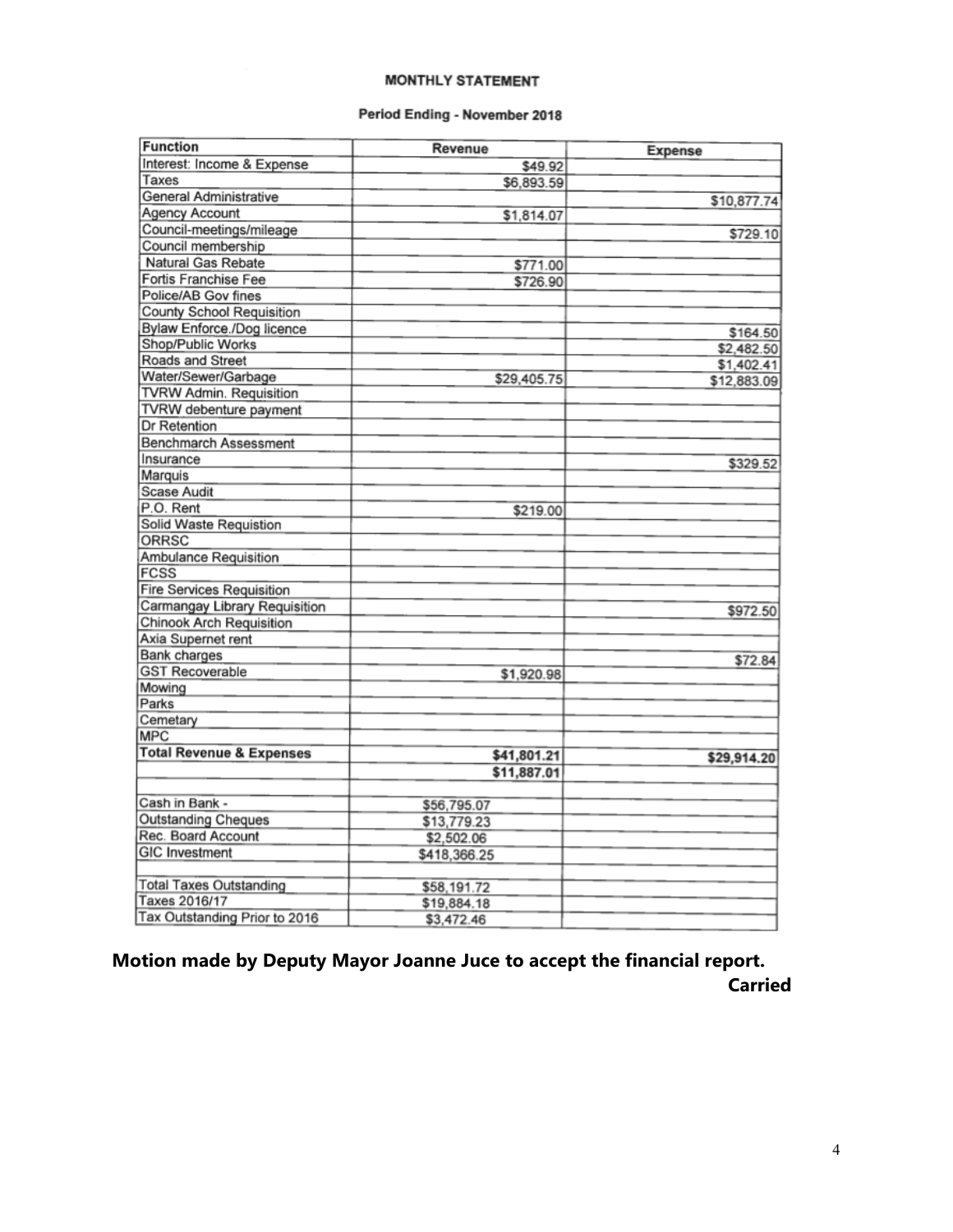#### *NEW BUSINESS*

a) Council reviewed the 2019 to 2021 Operational Budget as presented by CAO Bergen.

# **Motion by Councilor Peggy Hovde to pass the 2019-2021 Operational Budget. Carried.**

b) Council reviewed the 2019 to 2023 Operational Plan as presented by CAO Bergen.

## **Motion by Deputy Mayor Joanne Juce to pass the 2019-2023 Operational Plan as presented.**

**Carried.**

c) Council reviewed the 2019 Capital Budget as presented by CAO Bergen.

#### **Motion by Councilor Peggy Hovde to pass the 2019 Capital Budget.**

**Carried.**

d) Council reviewed the 2019 to 2023 Capital Plan as presented by CAO Bergen.

### **Motion made by Deputy Mayor Joanne Juce to pass the 2019-2023 Capital Plan. Carried.**

e) Council reviewed the G3 Update.

**Motion made by Deputy Mayor Joanne Juce to accept the G3 Update as presented. Carried.**

f) Council discussed the 2019 Strategic Plan.

#### **Motion made by Councilor Peggy Hovde to pass the 2019 Strategic Plan with an amendment to remove the Doctor Retention item.**

g) Council reviewed the updated action list.

#### **Motion made by Councilor Peggy Hovde to accept the item list as information.**

h) Council discussed the Carmangay Rec Board Funding.

i) Council discussed the draft Snow and Ice Removal Policy.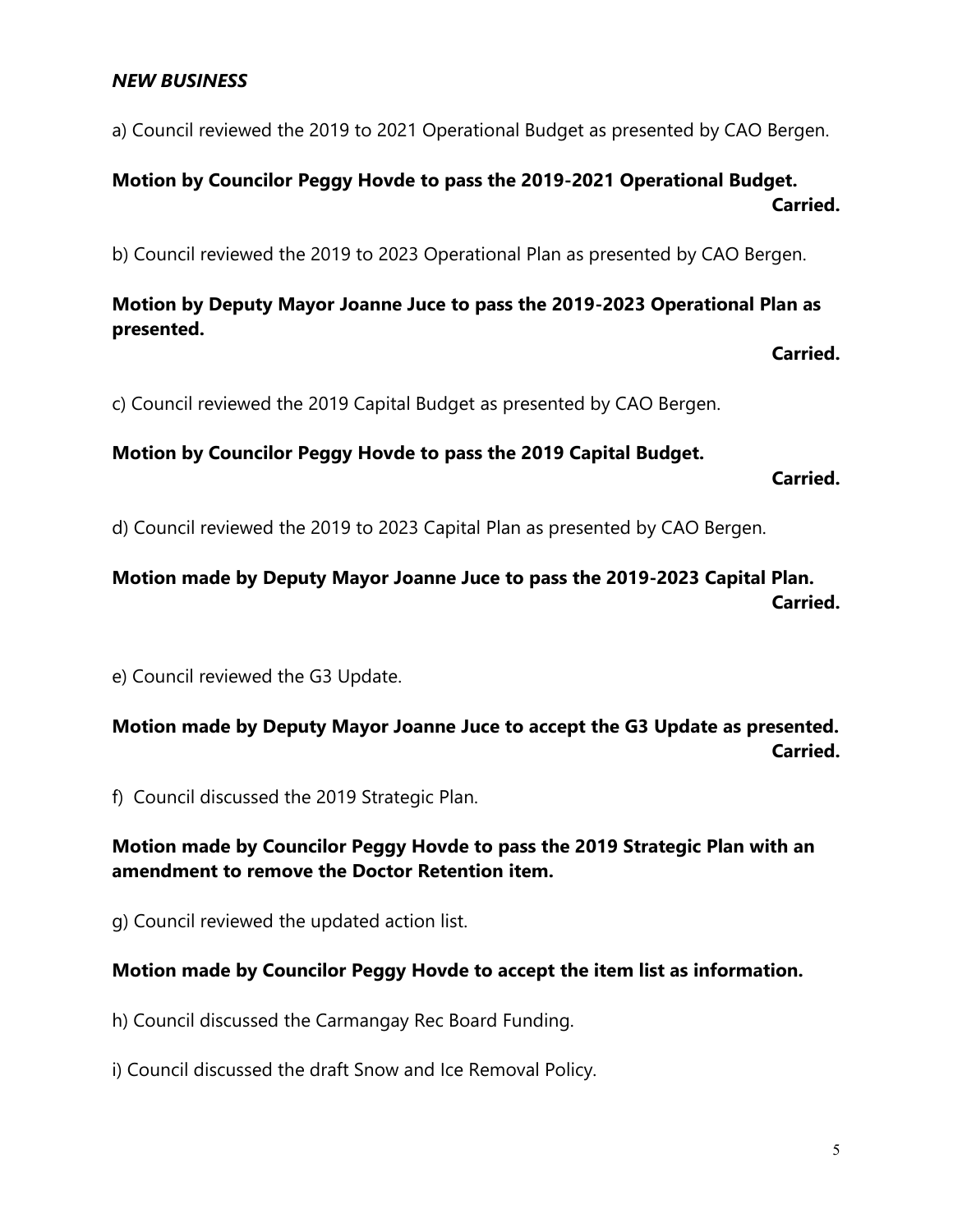j) **Motion made by Councilor Peggy Hovde to remove Alysia Kraeker from the Carmangay Library Board effective December 14, 2018 and add Maureen Dew as a new board member.**

### **REPORTS**

## **a) ORRSC**

Councilor Peggy Hovde attended an ORRSC meeting. The meeting indicated that the MDP for Carmangay will be scheduled for January, and that budgeting was approved. Additionally, a future cannabis policy was discussed with Steve Harty

### **b) MARQUIS**

Marquis Board - December 2018

The Strategic Planning meeting in November yielded, among many other items, the following new Vision and Mission Statements:

New Vision and Mission Statements

Vision Statement

Every senior who resides within Vulcan County has the opportunity to stay in our community and age in place.

Mission Statement

The Marquis Foundation provides accommodation, programs, and services that give seniors the opportunity to live in desirable, comfortable, safe and affordable housing.

The proposed requisition for 2019, 2020, and 2021 is \$4879, up from \$3024 in 2018. These additional monies will go into the Operational Reserve, which was depleted in order to pay for the consultants working on the Feasibility Study. The Feasibility Group has met again with the consultants, who presented concept drawings, and identified a 3-storey, 100,000 sq. ft. facility, plus substantial parking space, as most suitable to meet the needs of Vulcan County Seniors in the future. The cost of the project is estimated at approx. \$27,000,000 (not including FF&E). The consultants feel that they have compiled an excellent business case, and that the province will look favorably on a new Seniors Facility in Vulcan, as long as there is some money in the coffers.

## **c) VULCAN DISTRICT SOLID WASTE**

No meeting.

## **d) CARMANGAY AND DISTRICT LIBRARY BOARD**

Deputy Mayor Joanne Juce attended a Carmangay and District Library Board meeting.

The December meeting was primarily a Christmas party and cookie exchange. The 2019 budget was passed. Revenue will continue to cover expenses, despite wage increases and replacement of two computers.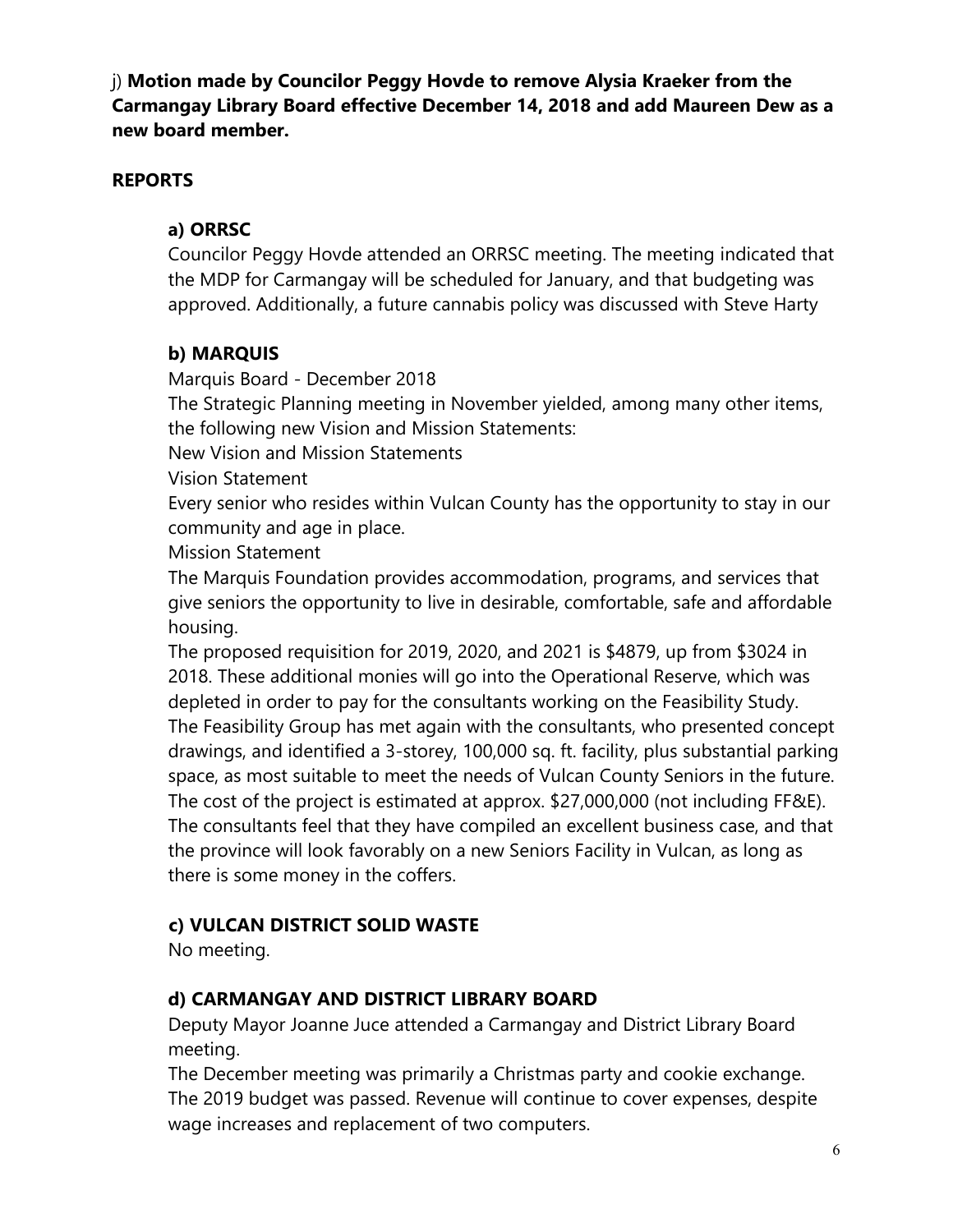Additional funds are being made available from the Vulcan County Library Board, as well as from the EDF grant.

## **e) FCSS**

Deputy Mayor Joanne Juce attended an FCSS meeting.

FCSS continues to be very active in all aspects of community support. Staff are involved in the Suicide Prevention Group, the Response to Elder Abuse Group, and the Affordable Housing Committee.

Overall procedures have been streamlined in order to improve services while keeping costs down. Various job descriptions have been changed, while current staff levels have been maintained. No increase to cost of wages is expected, due to these enhanced efficiencies.

An adjustment had to be made to the 2019 budget, but revenue will still cover expenditure. Requisitions should be very close to last year.

The AGM was held, with the entire executive being reelected for another term.

## **f) HALL BOARD**

There was no meeting.

## **g) SOUTHGROW**

Councilor Peggy Hovde attended a Southgrow meeting. MLAs Grant Hunter and Marie Fitzpatrick were present, and discussed a change of electoral boundaries and a new website. Environmental Development Tax through Coop was discussed. Atco also discussed a fiber network.

## **h) TWIN VALLEY REGIONAL WATER COMMISSION**

There was no meeting.

# **i) MAYORS AND REEVES OF SOUTHWEST ALBERTA**

Mayor Stacey Hovde attended a Mayors and Reeves of Southwest Alberta meeting.

# **j) HISTORICAL SOCIETY**

There was no meeting.

# **k) CHINOOK ARCH**

Deputy Mayor Joanne Juce attended a Chinook Arch meeting.

Renovations at the Chinook Arch HQ are proceeding on schedule and on budget. A new initiative is to provide some PD, which was in this case a very informative presentation on the opioid crisis.

The 2019 budget was amended to allow for the receipt of a Digital Learning grant from the Province, which will assist all Library branches in helping patrons with all of their digital devices.